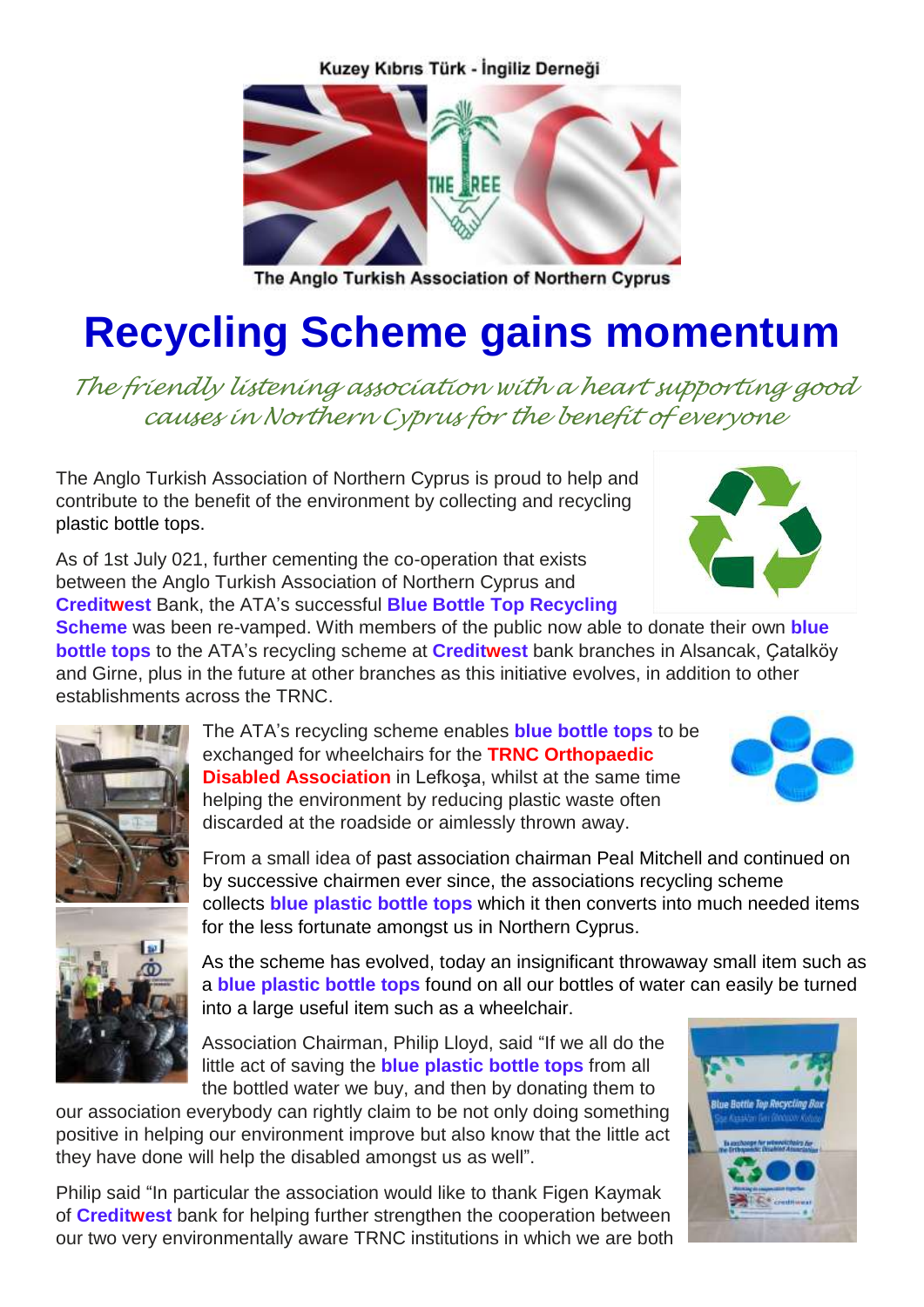committed to helping look after Northern Cyprus's environment for our future generations. Both my association and **Creditwest** have in 2020 planted forests in our country and both see **Creditwest** joining our recycling scheme as a positive and progressive action and another step towards a greener landscape for all of us".

Figen Kaymak **Creditwest** bank's National Expat Manager, said" **Creditwest** bank for a long time just like the ATA have been focused and aware of the



Ҫatalköy Branch Philip Lloyd & Figen Kaymak

needs for everybody to do their bit to help the environment. We are pleased to be able to join forces with the ATA in their recycling scheme which has been in existence for a number of years, and hope to help their **blue plastic bottle tops** recycling scheme grow and becoming even more successful".

Both Philip and Figen made the plea; Don't throw plastic bottle tops into the rubbish, do something constructive with them, by donating them to the ATA recycling scheme for **blue plastic bottle tops** and thereby do your little bit for the environment!

**Why Recycle**; Recycling plastic means reduced quantum of plastic waste. This in turn reduces pollution and saves a lot of animal species crucial to the food chain. Manufacturing of plastic from scratch requires much more energy compared to producing products from recycled plastic**.** Plastic Recycling helps to reduce energy usage, it reduces the consumption of fresh raw materials, it reduces the water pollution and air pollution (from landfilling) by reducing the need for conventional waste disposal and it reduces greenhouse gases emissions.

## Whilst **Blue plastic bottle tops** are preferred, clear plastic bottle tops are also acceptable.

You can donate your **Blue plastic bottle tops** to the ATA Recycling Scheme at any of the following establishments: -

cred **Creditwest Bank Kibns** 





**Ҫatalköy Branch**, Ozanköy yolu Mülk Plaza, No 1, Ҫatalköy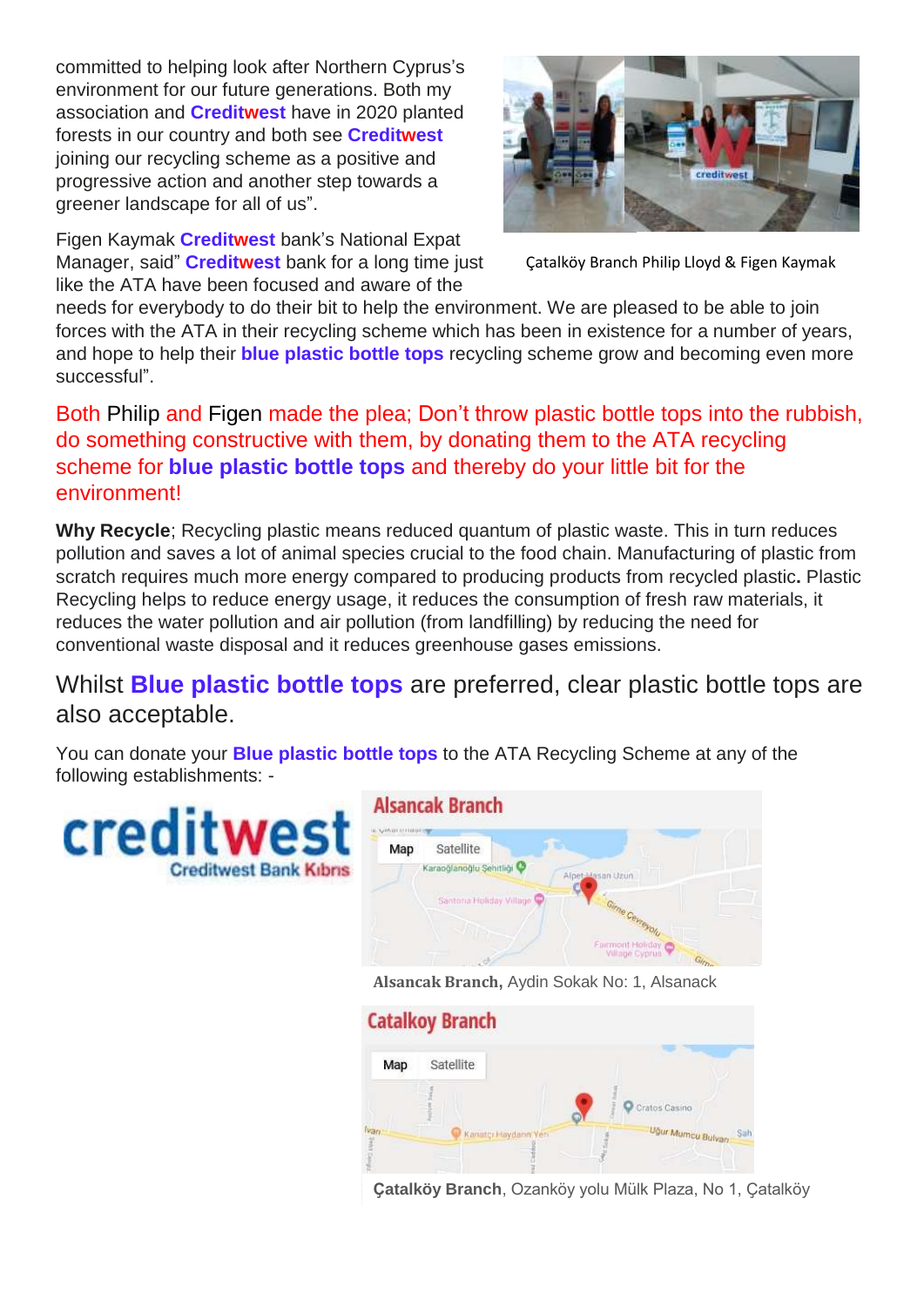

**Girne Branch**, Ondokuz Mayıs Caddesi, No.2, Girne





Bahar Sokak 16, Girne



Karaoğlanoğlu Caddesi Newcastle plaza no:1 Alsancak





Hürriyet Sokak 21, Lapta





Ufuk Sk, Alsancak